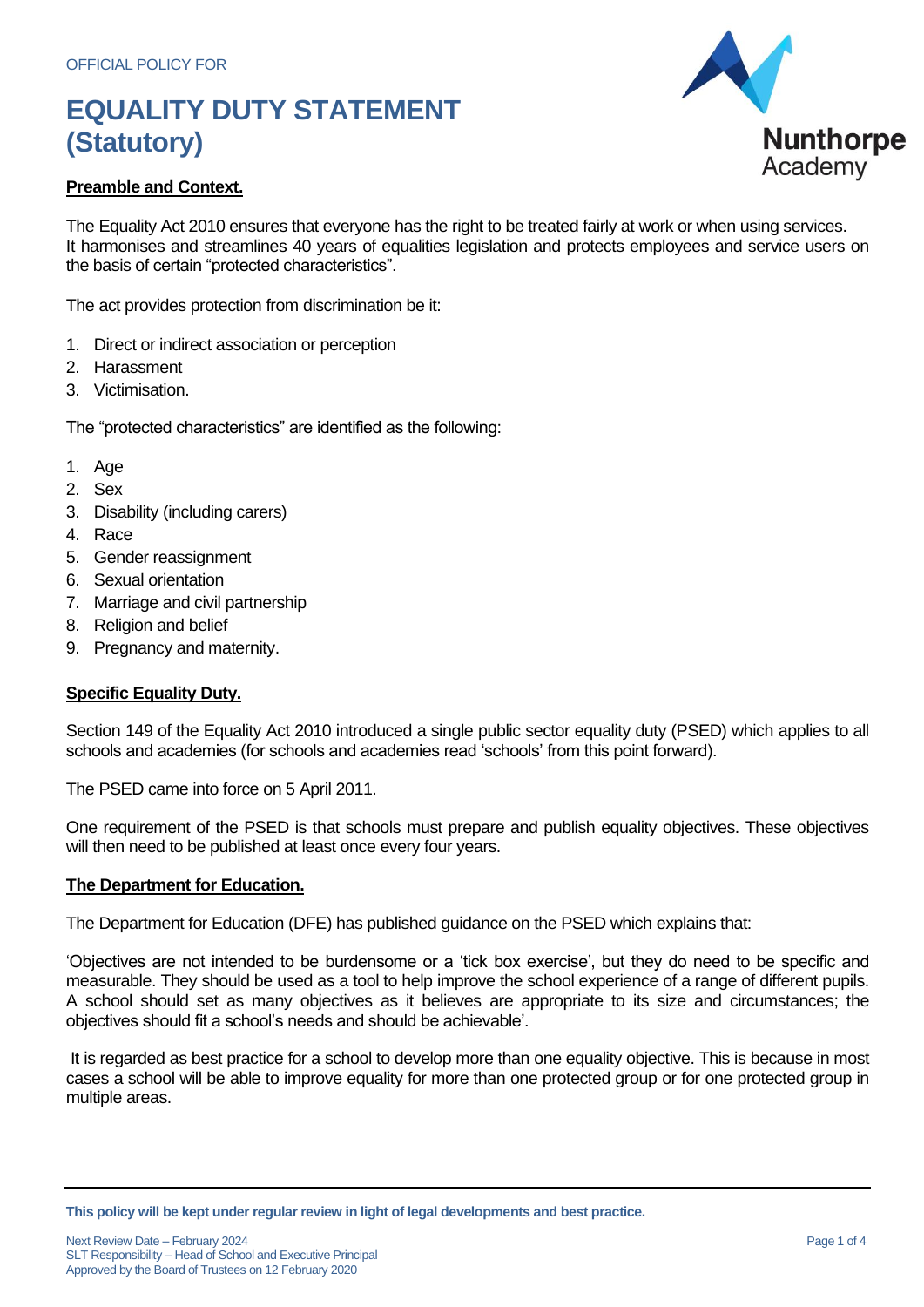

### **Monitoring and Enforcement.**

The Equality and Human Rights Commission is responsible for monitoring and enforcing the equality duty.

### **SMART Equality Objectives**

- Equality objectives should be smart, this means they should be:
- 1. Specific: which protected characteristics/groups are we targeting?
- 2. Measurable: how will we know whether we have achieved our outcome?
- 3. Achievable: can this happen? Is further development or training required?
- 4. Realistic: why is this specific target important? Will it help us move forward and improve our service?
- 5. Timeframe limited: give ourselves a target date, either to assess where we are or when we want to have achieved our goal.

#### *Ensuring equality, fairness and good relations are at the heart of everything we as a school do. Our Academy Development Plan indicate clearly our medium term, longer term and annual improvement priorities. We set annual improvement targets in the light of our Equality Duty.*

#### **Our improvement targets are:**

- 1. To improve the Progress 8 Score for boys and SEND students.
- 2. To narrow the gap in attainment between boys and girls in KS4 English and Maths.
- 3. To improve progress for all groups in KS4 Science.
- 4. To narrow the achievement gap between PPG and non PPG students at KS4.

### **Measurability of Impact of Objectives.**

The impact of the academy's progress toward achieving these objectives is demonstrated in the Academy Equality Action plan.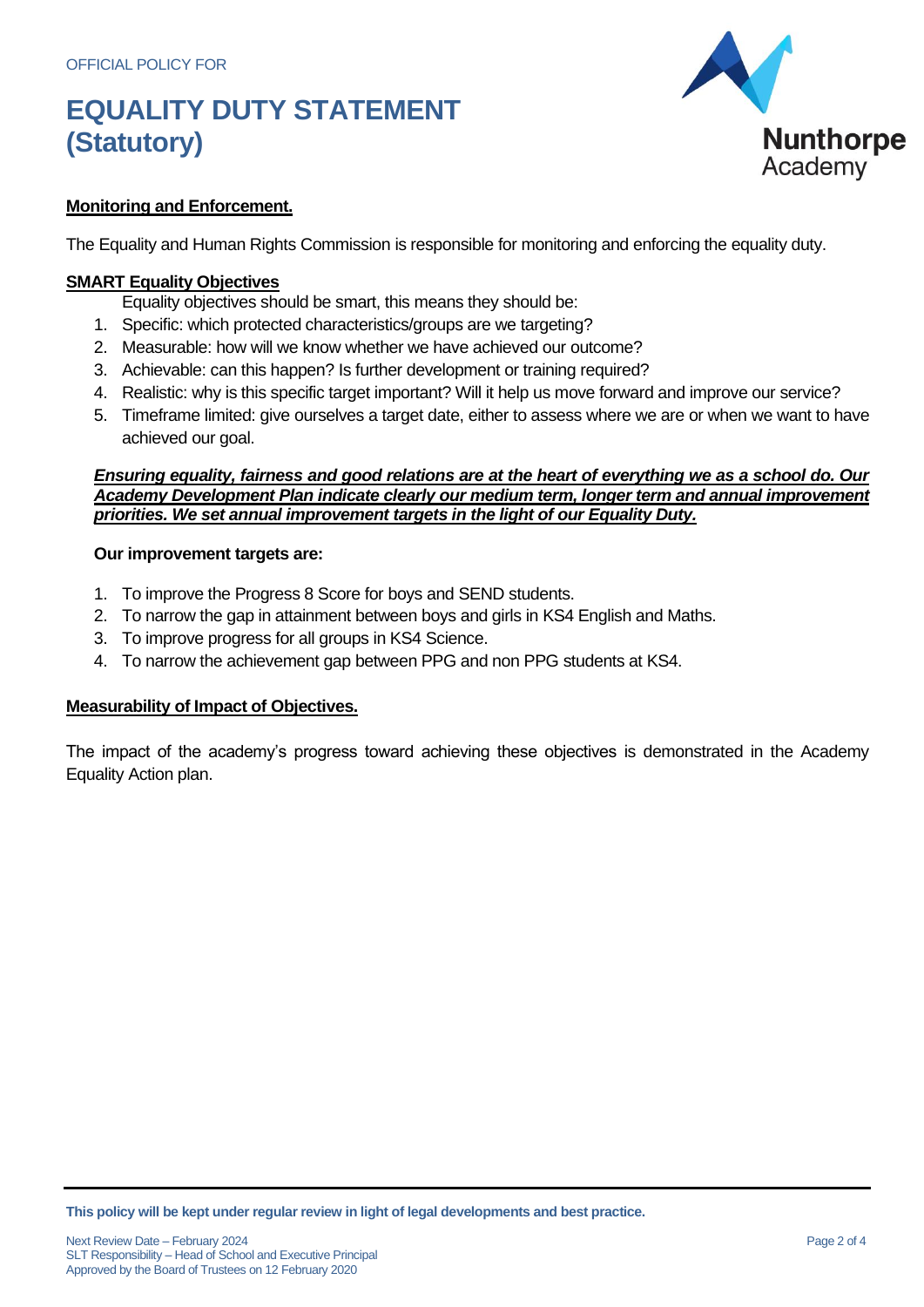

### Equality Objectives

Our Academy Development Plan indicates our annual improvement priorities. These are set in the light of our Equality Duty.

| Identified improvement targets                            | To achieve this target we plan to                                                                                                                                                     | Evidence of progress can be<br>found |
|-----------------------------------------------------------|---------------------------------------------------------------------------------------------------------------------------------------------------------------------------------------|--------------------------------------|
| To improve the Progress 8 Score                           | Annually review curriculum offer and the qualifications studied.                                                                                                                      | Academy Development Plan             |
| for boys and SEND students.                               | Review Progress 8 scores for each bucket after each DC.<br>$\bullet$<br>Review English, Maths and Science curriculum time for some learners in order to maximise                      | <b>NMAT Development Plan</b>         |
|                                                           | their performance.<br>Ensure that CPD on 'differentiation' and 'responding to the needs for students with SEND' is                                                                    | <b>Governor Minutes</b>              |
|                                                           | regular and of high quality.<br>Through stronger links with parents throughout KS3, ensure that parental support and                                                                  | <b>Trustee Minutes</b>               |
| To narrow the gap in attainment                           | student engagement for out of hours intervention increases.<br>Ensure that all English and Maths teachers have up to date training from their respective                              | Quality of Education meeting         |
| between boys and girls in KS4<br><b>English and Maths</b> | exam boards and are fully utilising PiXL resources and strategies.<br>Actively promote/encourage English and Maths staff to become KS4 examiners.<br>$\bullet$                        | Academy Development Plan             |
|                                                           | Continue the clear lines of accountability of English and Maths leaders and their teams,<br>through rigorous line management monitored carefully by the HoS.                          | Department files                     |
|                                                           | Conduct annual reviews of Schemes of Learning (KS3 and KS4) and assessments and mark<br>schemes as knowledge of the expectations of the new exam specification improves over<br>time. | <b>Governor Minutes</b>              |
|                                                           | Long term literacy and numeracy interventions implemented and measured.<br>Ensure that English and maths remain high profile with Governors and Trustees.                             |                                      |
|                                                           | Review English and Maths curriculum time for some learners in order to maximize their<br>performance.                                                                                 |                                      |
| for all<br>improve<br>To<br>progress                      | Trust and Academy Quality Assurance of Science to continue and appropriate actions<br>identified and progress against these monitored.                                                | Academy Development Plan             |
| groups in KS4 Science.                                    | Use external experts to support and challenge science leaders and science teachers to<br>ensure that strategies and interventions follow 'best practice' guidance.                    | <b>NMAT Development Plan</b>         |

**This policy will be kept under regular review in light of legal developments and best practice.**